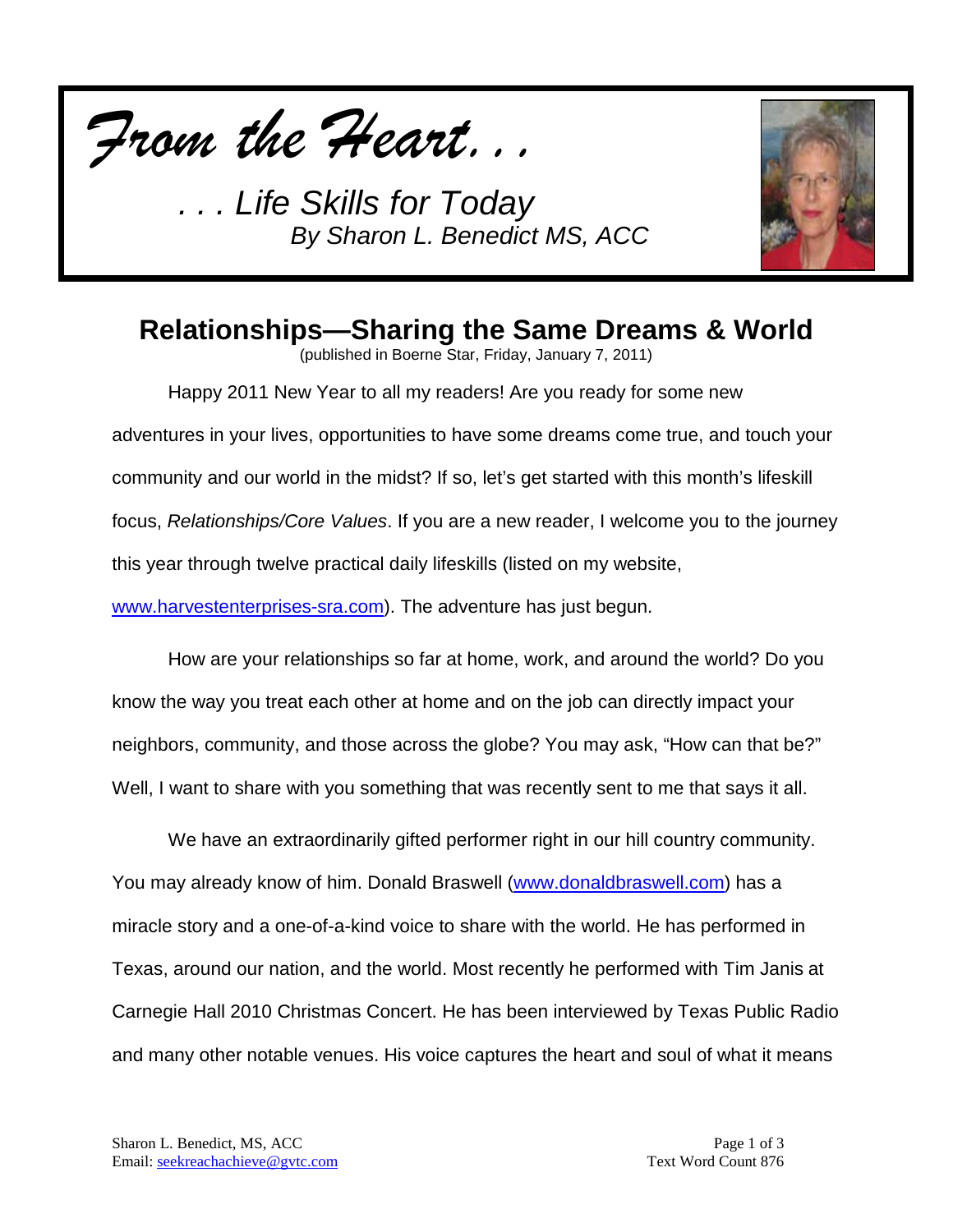to care for the human spirit. Donald has an enduring passion to also touch the lives of those who need hope and opportunities to make their own dreams come true.

Donald recently received a request to use one of his songs for a video clip by a 17 year old Iranian student. Donald gave his permission, and then shared his heart with his fans across the nation and world about his song used in the video. With his permission, here are Donald's own words:

*"A young man, 17 years old, who lives in Iran, named Alireza Zamani, put a montage video together with a song I wrote called "We Are the Same You and I" as a backdrop. He had contacted my Fan Club President to ask permission to do this. At first when I heard he wanted to do this I said no because I was extremely nervous that he might make some religious statement that pertained only to his culture and region or some religious agenda using my song as a propaganda tool. When I wrote this song my hope was that it could be a message of warning to all that if we don't come together in this world that the slow destruction of our humanity will continue until the world that our children inherit will be uninhabitable both socially and environmentally. I'm not an environmentalist, am not educated enough on the topic to be one and I can't say I'm a liberal or conservative. Not a party person either. I'm a father and as a father I think and worry of this every day.*

*I realize that it is easy and I am guilty myself, to assume that cultures different than our own could possibly have only our destruction in mind. It is easy to make this argument in light of all that is happening when we see predominantly a one sided picture of "those other people" which could be anyone. I have no doubt that there are radical groups bent on religious hate, cultural hate and racial hate, all over the globe,*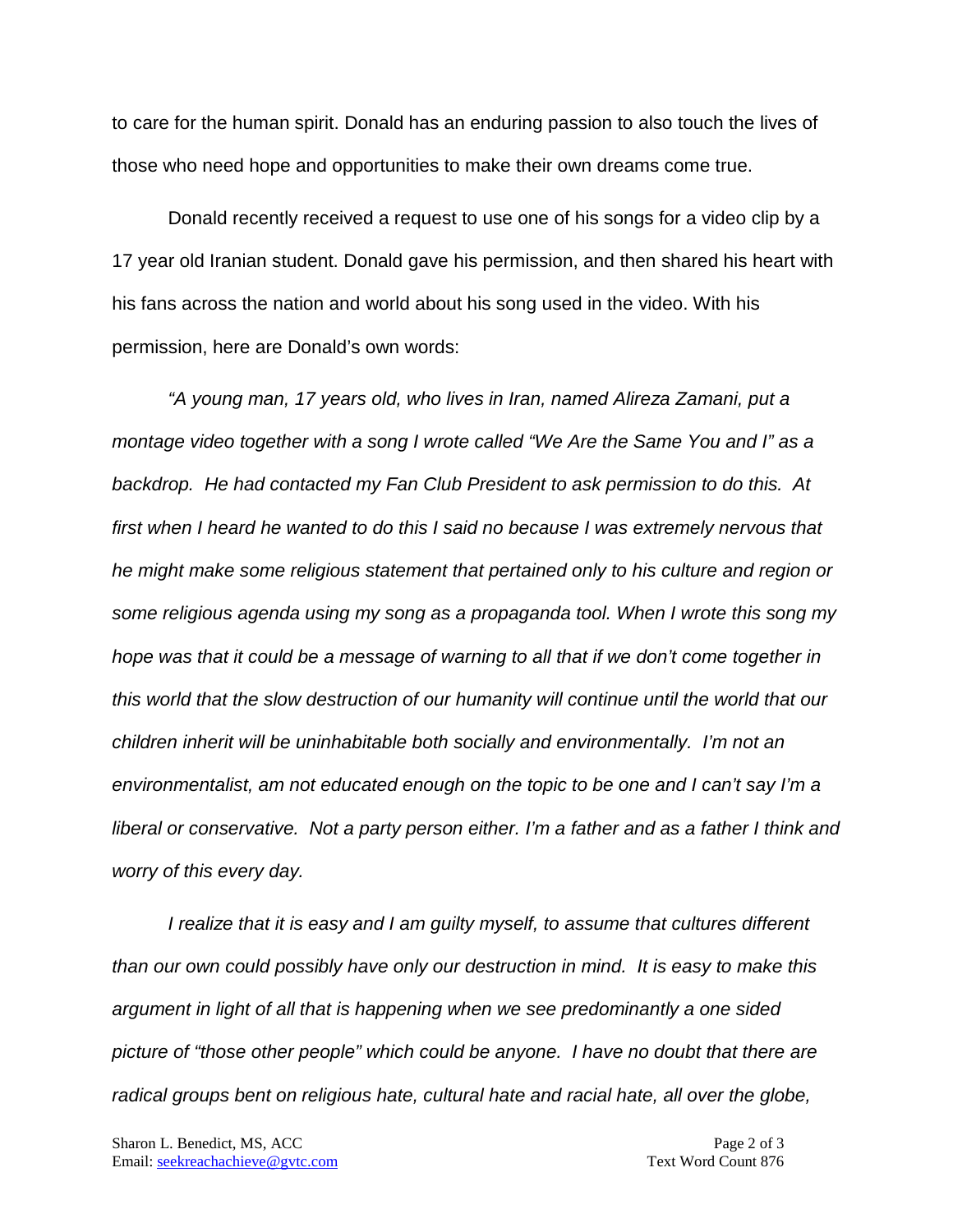*including right here, who would see not just our end but the end of many who are or seem to be 'different'.*

*Alireza is a 17 year old in the Middle East from a country like many in that area that we all as a nation, assume, that they are all the same with the same goal in mind which is to see us disappear from the planet. Alireza is proof that anywhere any of us would like to in whole or in part, assume that all are against us or someone else. From this video, sometimes harsh, one only needs to know that this is a dreadful and deadly mistake for any of us to assume. Alireza believes that all in the world need to find peace with each other and that all together we can achieve that goal for generations to come. But like his vision, it can only work if we all realize we are not really that different. This is a 17 year old in Iran. He is not one, I guarantee you, he is among many who are wanting to let us know and others that we can't have a narrow minded view about anyone from any culture in this world. There are many millions if not billions who are mothers and fathers and children and families and singles who all share the same dream and vision for every one of us everywhere.*

*That dream is that we could all be a species that is united for each other and for the precious world we live in that we are all responsible for.*

*Please watch the video. <http://www.youtube.com/watch?v=B-JK7LtyUlY>*

*Thank You, Donald"*

*\*\*\*\*\*\*\**

*Sharon L. Benedict, MS, ACC, is a certified life wellness coach-consultant, specializing in life skills, wellness, and creative arts development for individuals, businesses and organizations [\(www.harvestenterprises-sra.com\)](http://www.harvestenterprises-sra.com/).She welcomes your questions and comments and can be contacted at [seekreachachieve@gvtc.com.](mailto:seekreachachieve@gvtc.com)*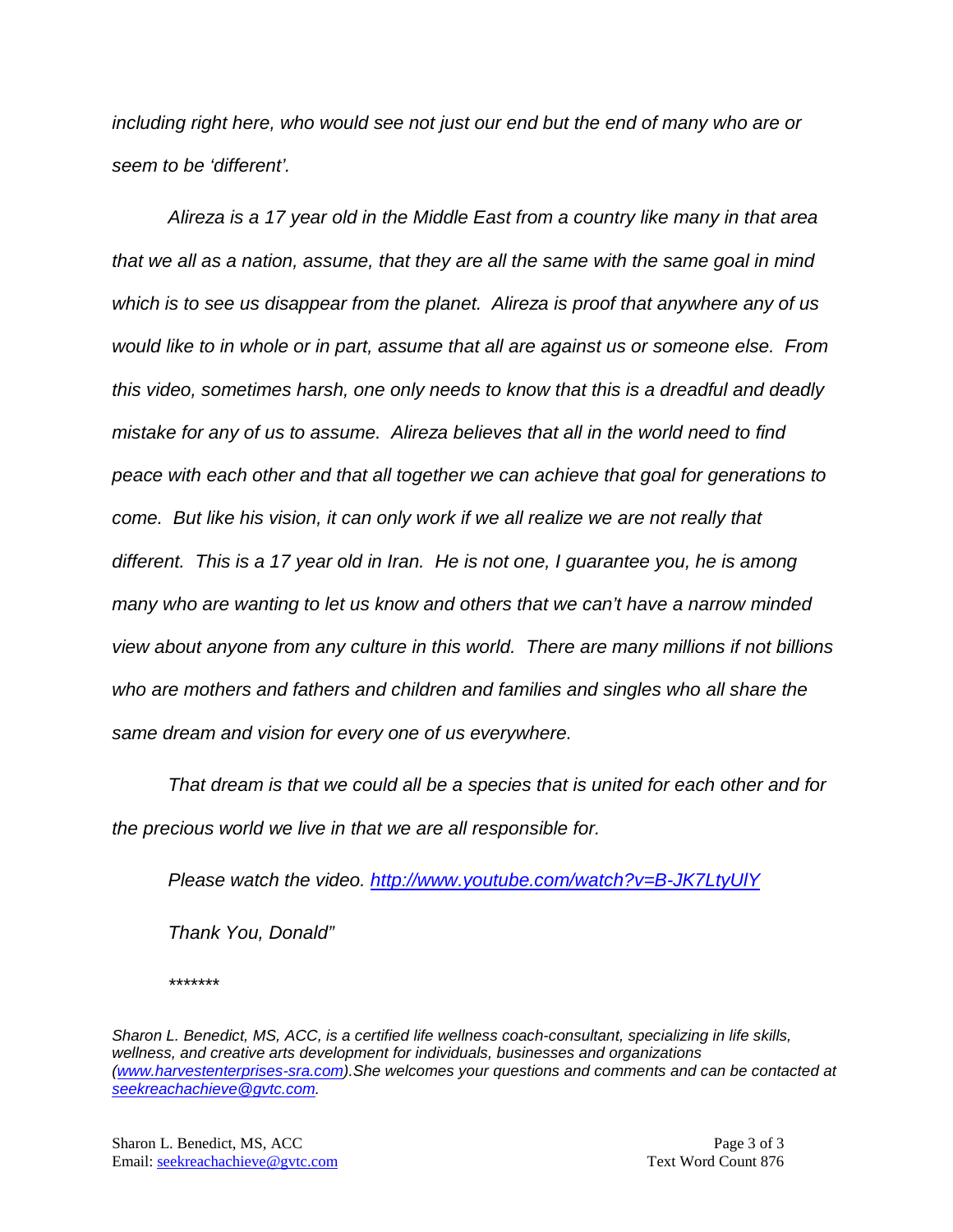



## **Relationships—What does it take to go the extra mile?**

(published in Boerne Star, Friday, January 14, 2011)

When you think about your relationships at home and work, what seems to be the most rewarding part of knowing those in your life? What seems to be most difficult part of certain relationships? Write down your thoughts right now. How many times have you gone the extra mile or more with some people? Are you getting the point where you are just about to give up on them or maybe yourself? Tom Brokaw, former news anchor and managing editor of "NBC Nightly News," offered some sage advice on relationships to the Darmouth College commencement speech, June 2005. "*In pursuit of passions, always be young. In your relationship with others, always be a grown-up. Set a standard and stay faithful to it.*

Let's then venture into what we all need when it comes to relationships and going the extra mile. I believe there are three basic human needs in relationships. These three needs are essential when reaching for the highest core values in all relationships. When getting back to these basics and experiencing them in your own life, you can actually go the extra mile for someone else and even enjoy the ride.

### • *TO BE ACCEPTED*

• *TO BE SECURE*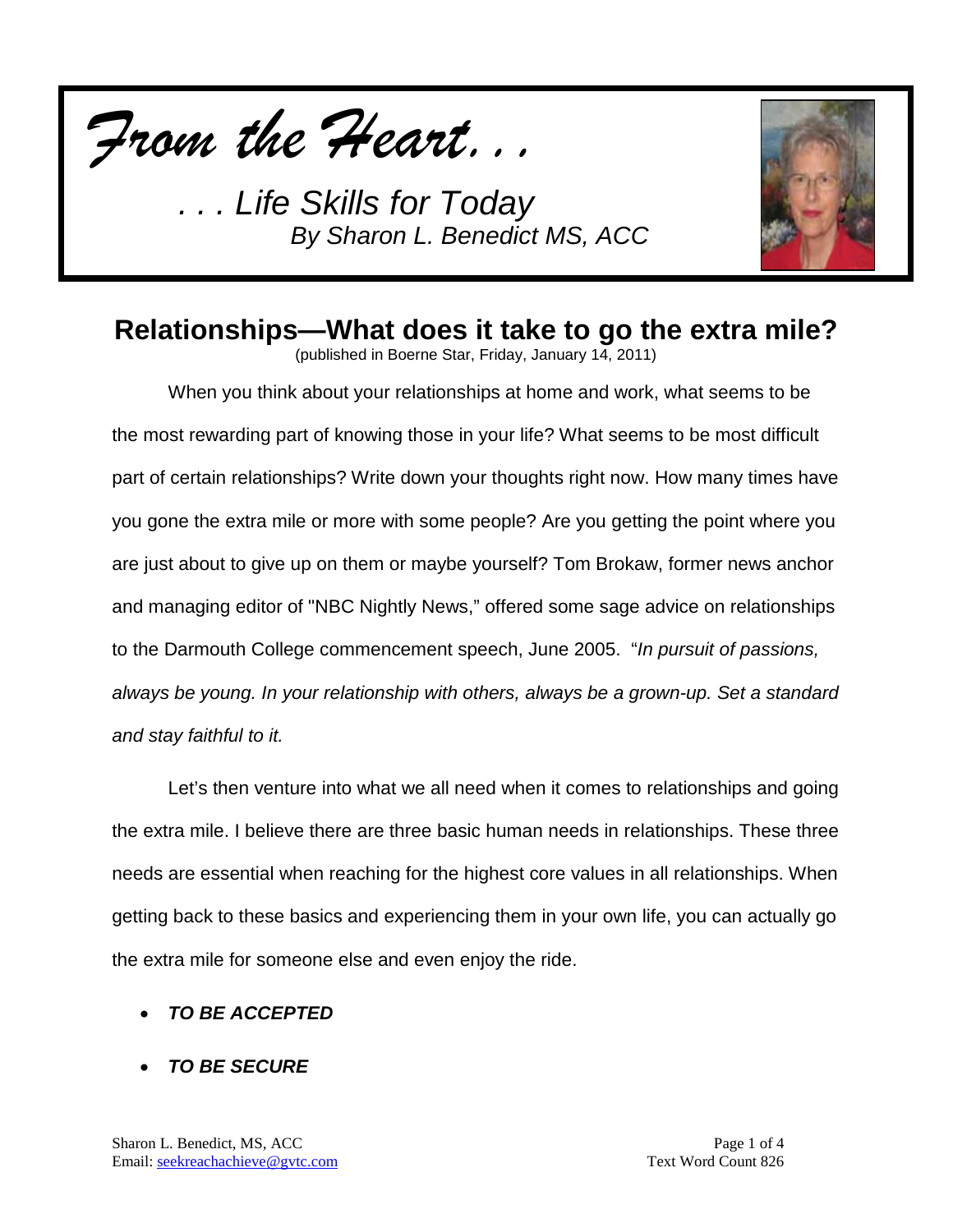#### • *TO BE SIGNIFICANT*

With these a natural part of who you are, you will more readily encourage them in others. People will be attracted to your secret to feeling accepted, secure, and significant in your life. You will have the opportunity to share your story, your journey to get there.

These basic needs have everything to do with how we see ourselves, others, even God. The needs also drive how we treat each other. To accept oneself is the beginning, just as you are. If you believe God accepts you as you are, then why not yourself? This can be a huge hurtle for some to climb and may need some extra help to get there. So often in life, relationships are broken along with one's self-image and capacity for forgiveness and healing of the heart. No matter what the other person decides, you do have a choice to experience acceptance of yourself right now.

Give yourself time to reflect on this. Get help if you feel you need it. You will then begin to encounter opportunities to be more secure in yourself, and start to discover ways to feel significant in who you are and where you are heading, both personally and professionally in all relationships. Amazing things happen with those around you when they start to see you live a life of acceptance, safety, and significance demonstrated from the inside out each day. In the meantime, here are some insightful and a few witty quotes to consider. I offer my own here . . . *"Life is sometimes like a stretched out Slinky. This classic toy reminds us that in life we all have ups and downs. We will also sometimes feel like we are going around in circles. But be of good cheer, look a little closer...you are still moving forward!"* The next article will focus on core values and where they come from and where they take you.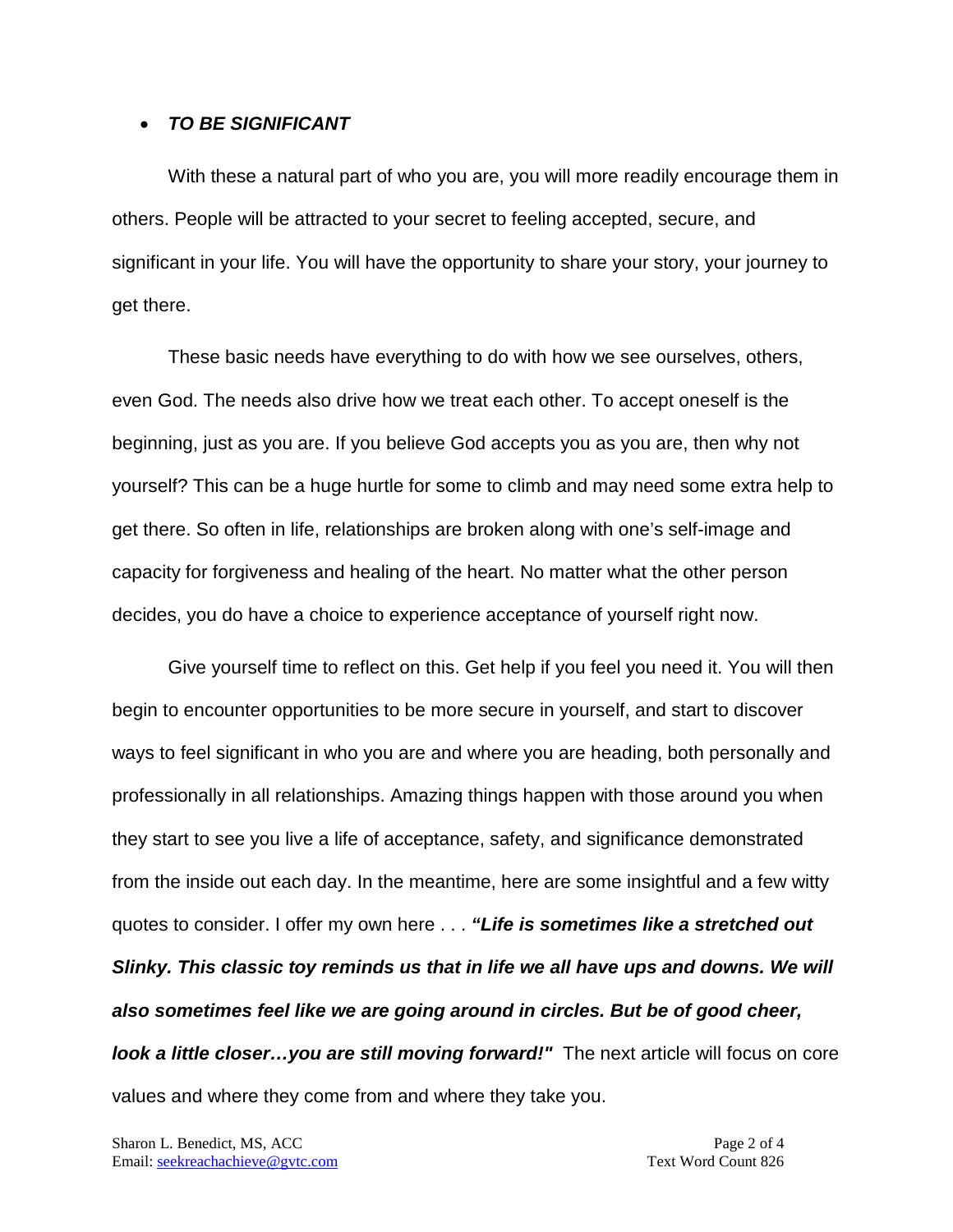**"What is hardest of all? That which seems most simple: to see with your eyes what is before your eyes" Johann Wolfgang von Goethe**

**"The universal aptitude for ineptitude makes any human accomplishment an incredible miracle." Col. John P. Stapp, Stapp's Ironical Paradox**

**"The deepest principle in human nature is the craving to be appreciated, the desire to be important." Andrew Carnegie** 

**"As man draws nearer to the stars, why should he not also draw nearer to his neighbor?" Lyndon B. Johnson**

**"It never rains on your neighbors without you getting your feet wet." Chinese Proverb**

**"Nothing makes you more tolerant of a neighbor's noisy party than being there." Franklin P Jones**

**"Regard your neighbor's gain as your own gain, and your neighbor's loss as your own loss." Tai Shang Kan Ying P'Ien**

**"A good marriage is one which allows for change and growth in the individuals and in the way they express their love." Pearl Buck** 

**"Why is it that people always need love and understanding the most at a time when they probably deserve it the least?" Lou Holtz**

**"What makes a woman beautiful? For beautiful eyes, look for the good in others; for beautiful lips, speak only words of kindness; for a slim figure, share your food with the hungry; for beautiful hair, let a child run their hands through it;**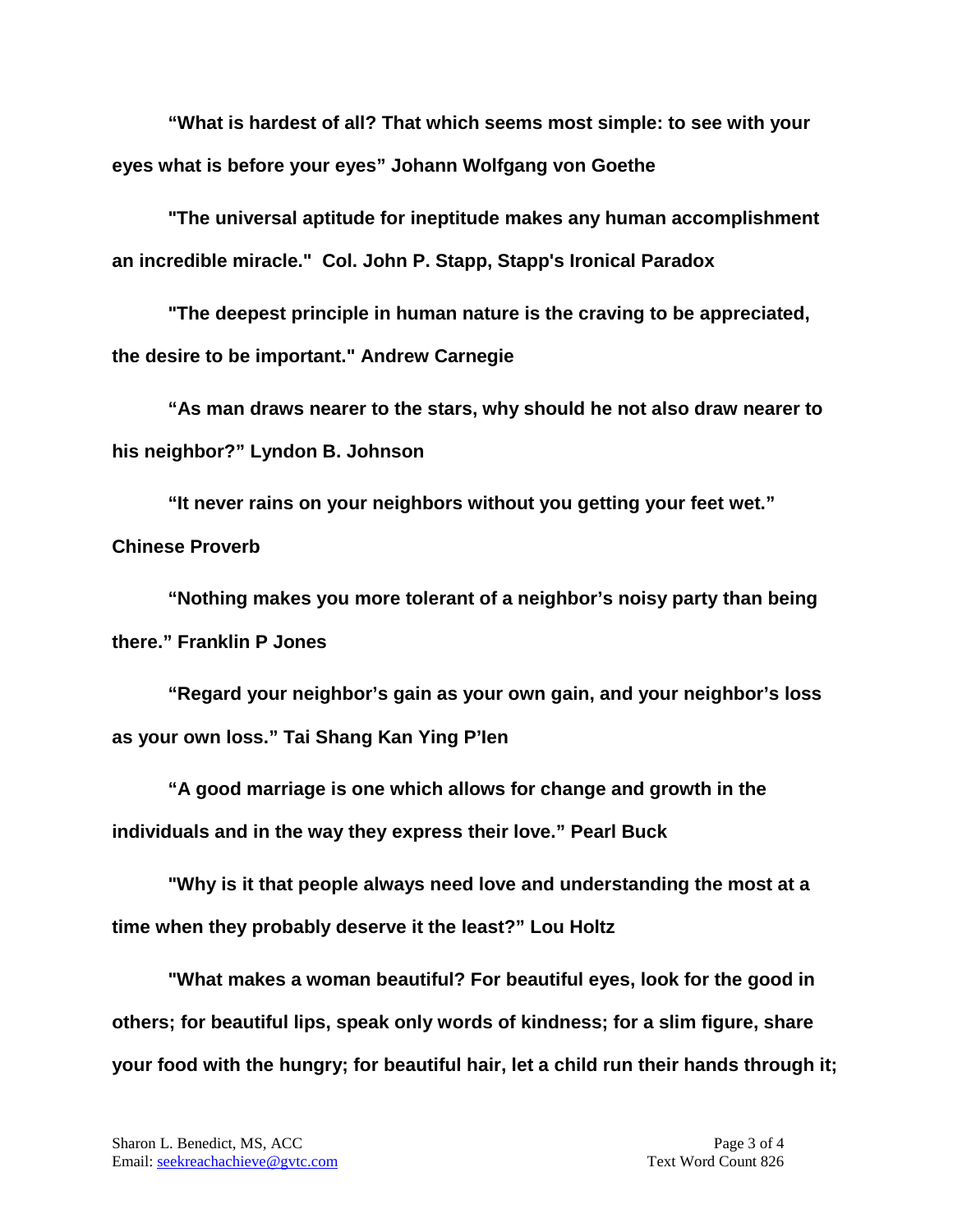**and for poise, walk with the knowledge that you never walk alone." Audrey Hepburn**

**"Sometimes our light goes out but is blown again into flames by an encounter with another human being. Each of us owes the deepest thanks to those who have rekindled this inner light." Albert Schweitzer**

*\*\*\*\*\*\*\**

*Sharon L. Benedict, MS, ACC, is a certified life wellness coach-consultant, specializing in life skills, wellness, and creative arts development for individuals, businesses and organizations [\(www.harvestenterprises-sra.com\)](http://www.harvestenterprises-sra.com/).She welcomes your questions and comments and can be contacted at [seekreachachieve@gvtc.com.](mailto:seekreachachieve@gvtc.com)*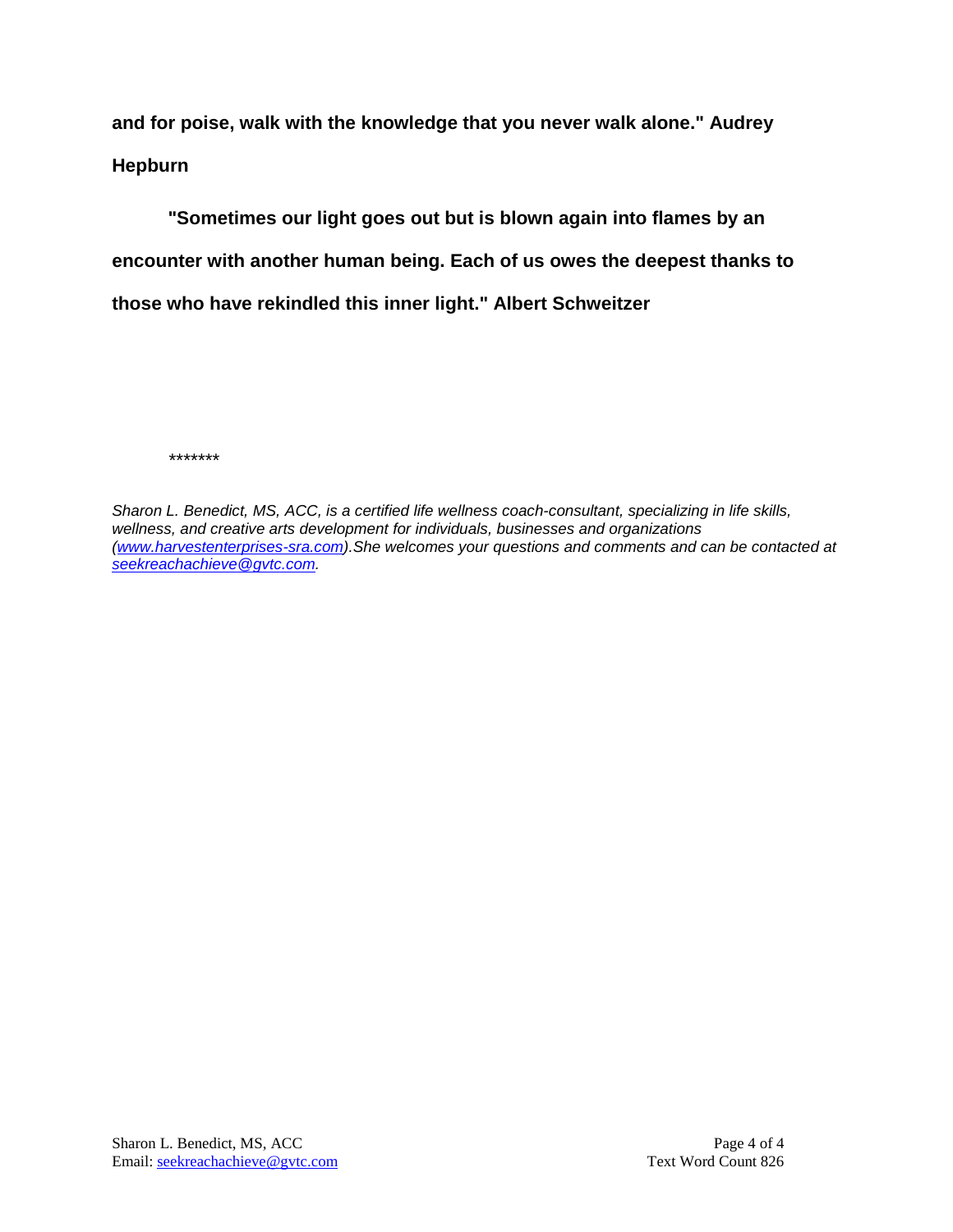



# **Relationships—Getting to the Core**

(published in Boerne Star, Friday, January 21, 2011)

From conception to our final days, we are all influenced by the many relationships we experience in life. Do you sometimes wonder where your values come from and where they take you?

Most prominent influences are Family, Faith, and Friendships. Also, consider what key conditions and events in your life have impacted the decisions you have made. Write down your own response to how each area has shaped your values in life. Along with Family, Faith, and Friendships, other areas include Career/Co-workers, Culture/Society/Global, Genetic Predisposition, Media (including Internet), Neighborhood/Community, Self-determination/Choices, and even those you consider your enemies.

Are you ready to take the first step in building solid core values that are at the heart of all relationships, and everything you do each day? For most of us, we don't spend much time thinking about what we believe and why we do what we do. We typically live each day on autopilot. Even when we try to set goals for next month, next year, or in five years, we get stuck. We get stuck because we haven't connected our "to do" list in life (that often times haunt us) with what really motivates and drives the choices we make.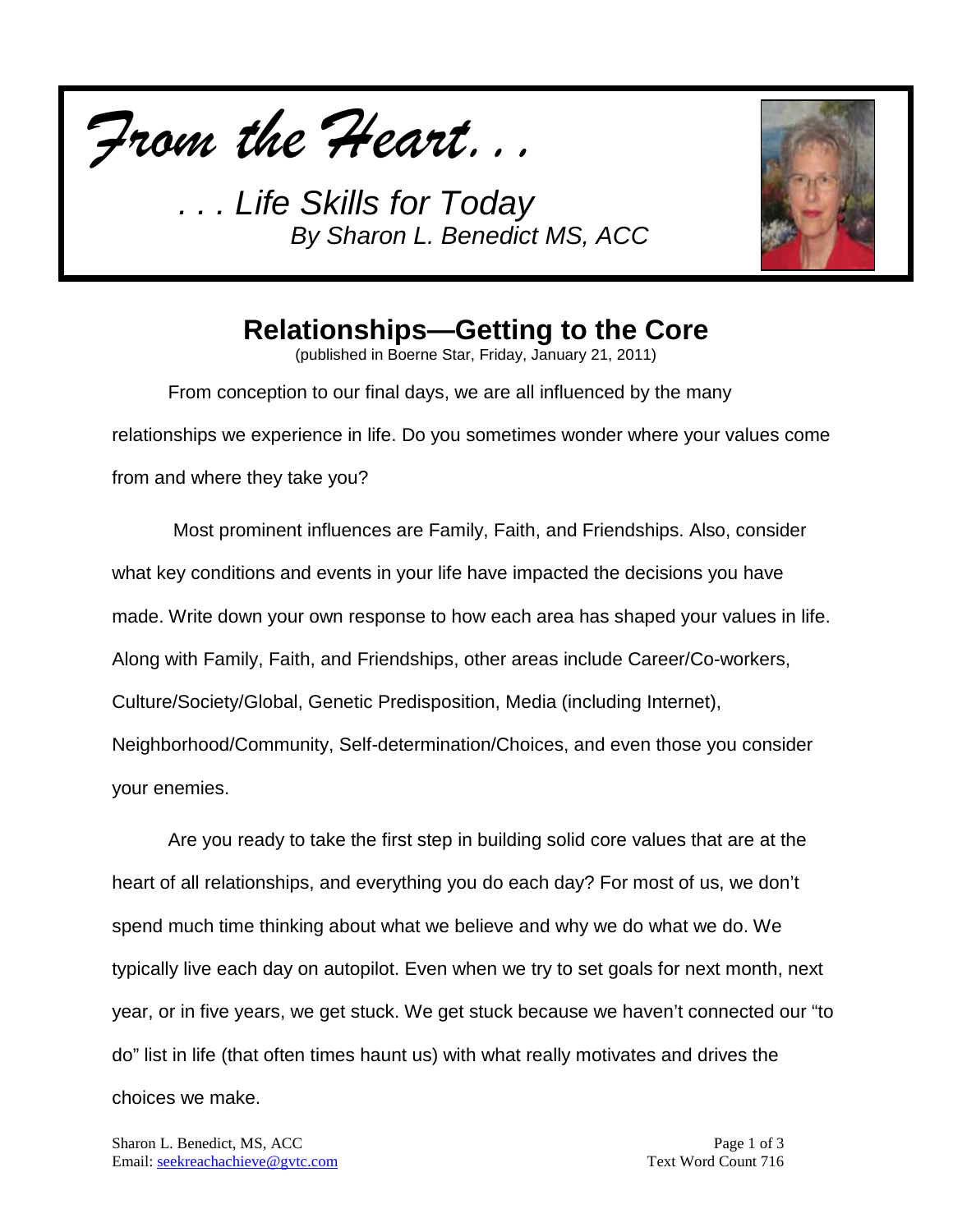Yet, when we do make the connection, our dreams and goals become a natural flow of who we are and where we are going. We begin to know we are in the right place at the right time throughout the journey. Yes, there are moments when it won't feel like it. However, it really doesn't affect our clarity of who we are. Again, as the last article mentioned, we hold close those three basic human needs and freely share them with others . . . *TO BE ACCEPTED, TO BE SECURE, TO BE SIGNIFICANT.* 

We are willing to stay the course into the unknown and be flexible with the ups and downs of life that come our way. Remember, my "slinky" axiom? *"Life is sometimes like a stretched out Slinky. This classic toy reminds us that in life we all have ups and downs. We will also sometimes feel like we are going around in circles. But be of good cheer, look a little closer…you are still moving forward!"*

Are you now ready to shift out of autopilot into conscious awareness and action? If so, it's time to claim your top ten core values for your life and wrap all your relationships around them. Write your top ten values down, speak them to your spouse or close trusted friend. Ask for feedback.

These ten core values represent those motivating characteristics you embrace when living your life with integrity and on purpose. These core values will impact your overall life balance as well as those lifeskills experienced every day—choice of friends, the way you use your time, career option, how you handle your money, keep records, buy and take care of your possessions, handle housekeeping routines, wellness, meals, childcare, how you play, reflect and celebrate your life each day.

During the coming week, place your core values you have written down on your refrigerator, in your car, on your desk, in your purse or wallet . . . wherever you will see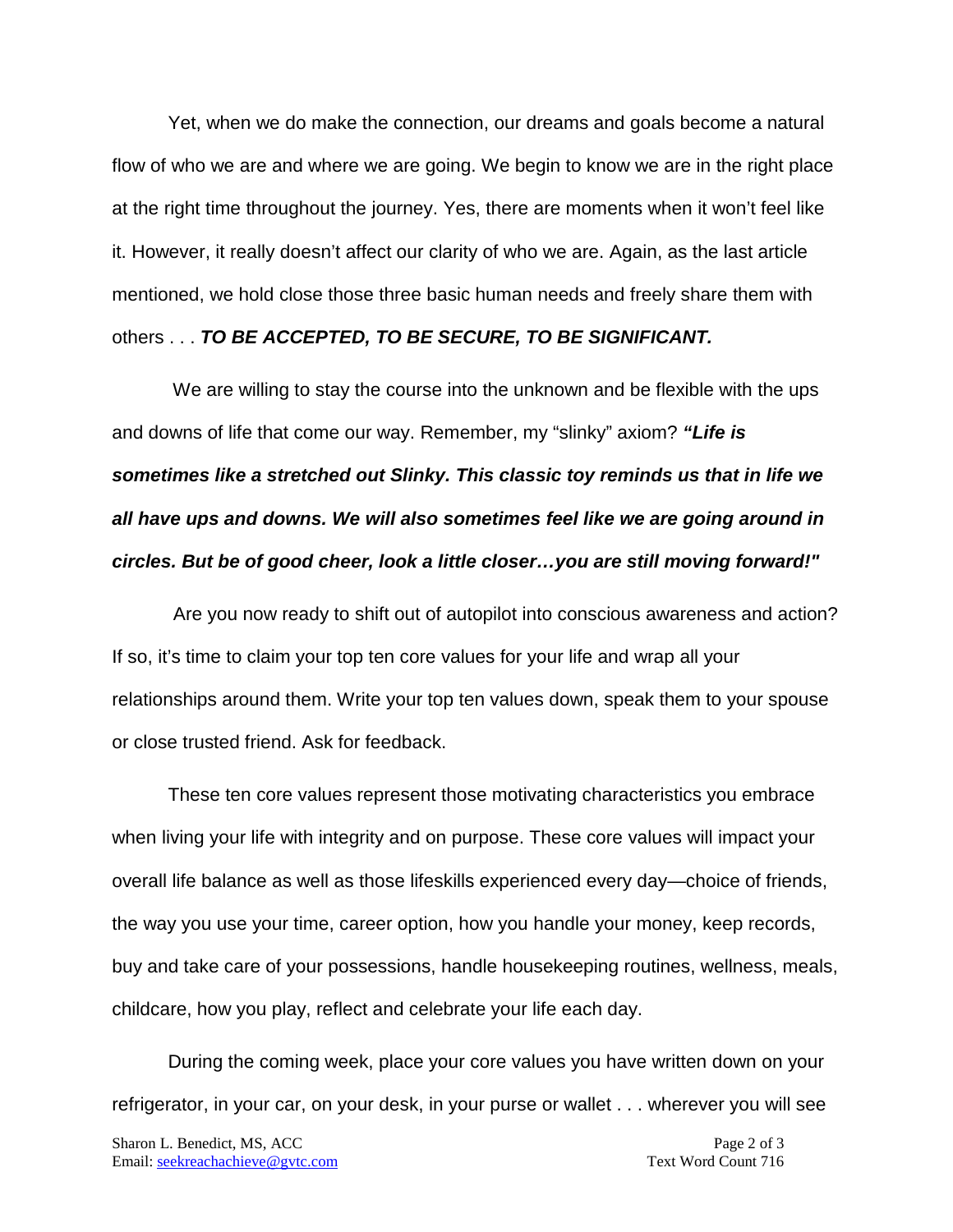them most often. Reflect on each one and see what thoughts surface about your relationships that demonstrate any one or more of your core values.

In the next article, four specific areas will be covered that are driven by your core values and relationships. Here are some hints that will help you take the first steps:

**1.** *Vision* – What larger, over-arching image do you have of yourself

functioning at your best and living life at its fullest?

**2.** *Areas of Focus* – In what five of the twelve lifeskill dimensions are there

the greatest readiness for change? (12 practical lifeskill dimensions—

Relationships/Core Values, Time Mgt, Career/Money Mgt, Recordkeeping,

Possessions, Housekeeping, Wellness, Meals, Childcare,

Recreation/Entertainment, Reflection, Celebration).

**3.** *Lowest Satisfaction Lifeskill –* Of the five you have the greatest

readiness for change, which one has your lowest level of life satisfaction?

**4.** *Actions/Sources of Support -* Who can go on this journey with you, to

help you take action?

*\*\*\*\*\*\*\**

*Sharon L. Benedict, MS, ACC, is a certified life wellness coach-consultant, specializing in life skills, wellness, and creative arts development for individuals, businesses and organizations [\(www.harvestenterprises-sra.com\)](http://www.harvestenterprises-sra.com/).She welcomes your questions and comments and can be contacted at [seekreachachieve@gvtc.com.](mailto:seekreachachieve@gvtc.com)*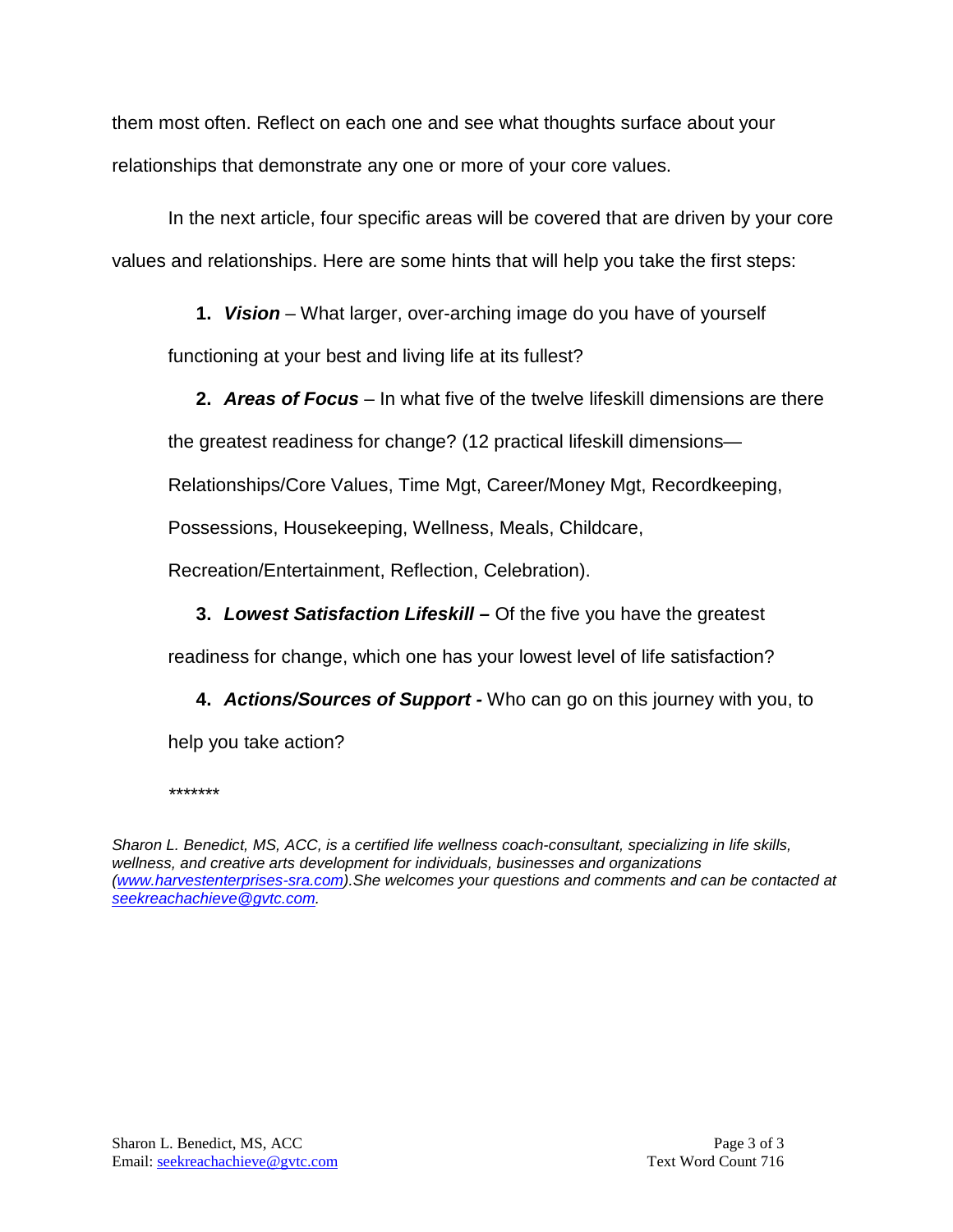*From the Heart...*



**Relationships—who and what are driving you?**

(published in Boerne Star, Friday, January 28, 2011)

*"Women upset everything. When you let them into your life, you find that the woman is driving at one thing and you're driving at another."* George Bernard Shaw's Pygmalion offers a one-liner for which most men find true and unsettling. Yet, isn't it true for the opposite gender as well, for us women? Where do we begin to cross the gender divide and find common ground for our lives, relationships, and core values?

There are three specific areas for both men and women that drive our core values and relationships. The first is *Vision.* In the previous article I gave you some hints in the form of questions. *"What larger, over-arching image do you have of yourself functioning at your best and living life at its fullest?*" Have you had a chance to consider this question? Say your response to yourself right now. Then write it down to give some time to looking at your life as it is happening each day. How does your image functioning at your best and living life at its fullest match? See any gaps? If you do, pick one major gap to fill and give yourself a timeline for filling that gap.

*Areas of Focus* is your next driver in all relationships and choice of core values. *In what five of the twelve lifeskill dimensions we cover throughout the year do you have the greatest readiness for change?* (12 practical lifeskill dimensions— Relationships/Core Values, Time Mgt, Career/Money Mgt, Recordkeeping,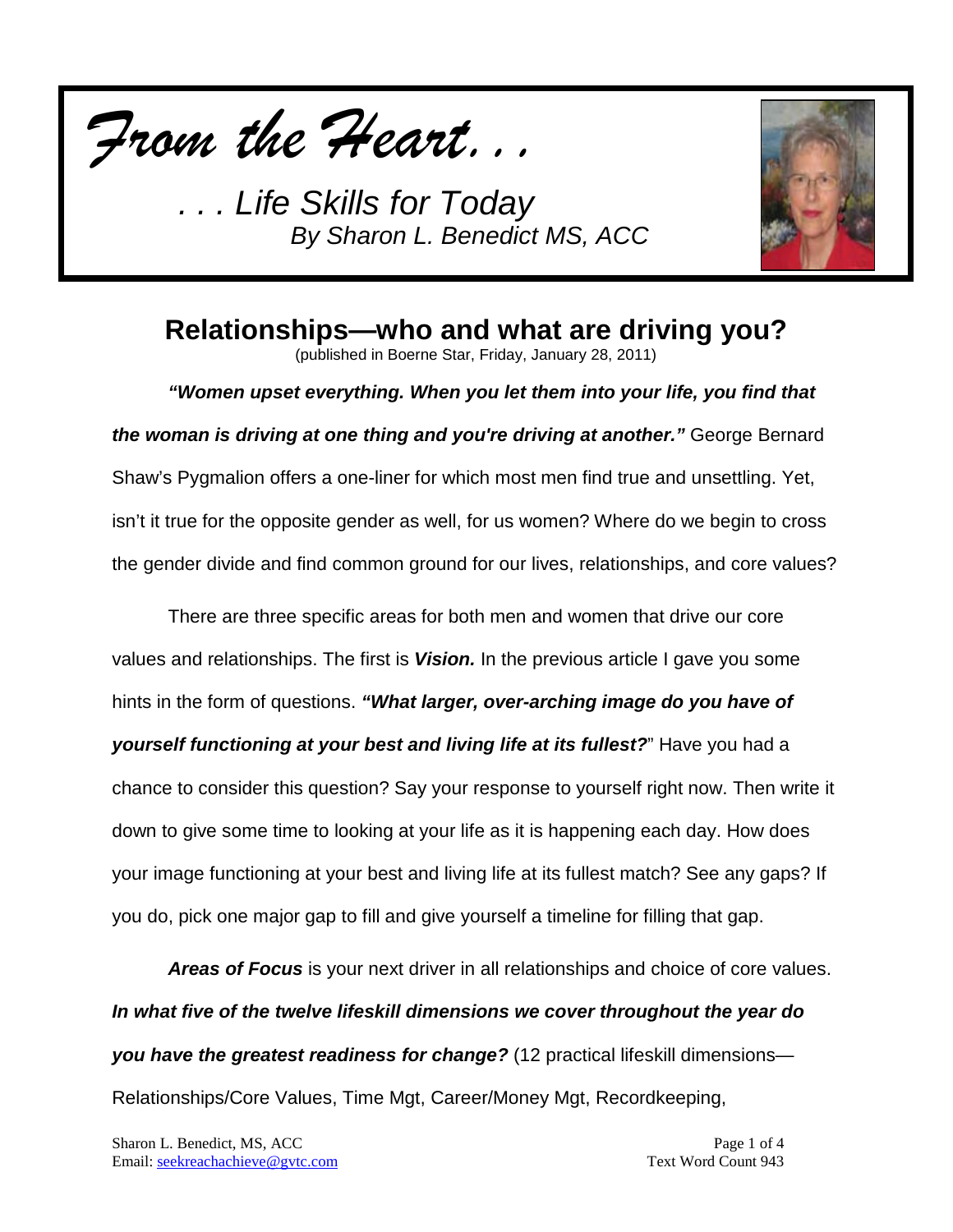Possessions, Housekeeping, Wellness, Meals, Childcare, Recreation/Entertainment, Reflection, Celebration). Write down those five lifeskill dimensions in order of priority. "Lifestyle prescriptions" from family, financial advisors, and healthcare providers can also factor into the prioritizing process. With each of the five you choose, follow along with these steps (write them down for referrals in the months ahead):

A. **Desires**: What do you want? In your own words, what are your stated desires for this area of focus? This is good to state in both an immediate goal and in a longer-term, more motivational goal.

B. **Current State**: Where are you at? Current status of the area of focus.

C. **Destination**: Where do you want to get to? What will that look like, stated specifically and as measurably as possible.

D. **Committed Course**: What are you making a commitment to do? The action steps involved, stated specifically—short-term, then long-term.

E. **Challenges**: What are you up against? What challenges or obstacles are in the way? What blocks your path?

F. **Strategies to Meet the Challenges**: What creative ways can you think of at this time to overcome the challenges or hurdles blocking you presently? Consider strategies of how to adjust and flex, to bend without breaking from the commitment. For example: when under a work deadline I will make my exercise session briefer, but not skip it.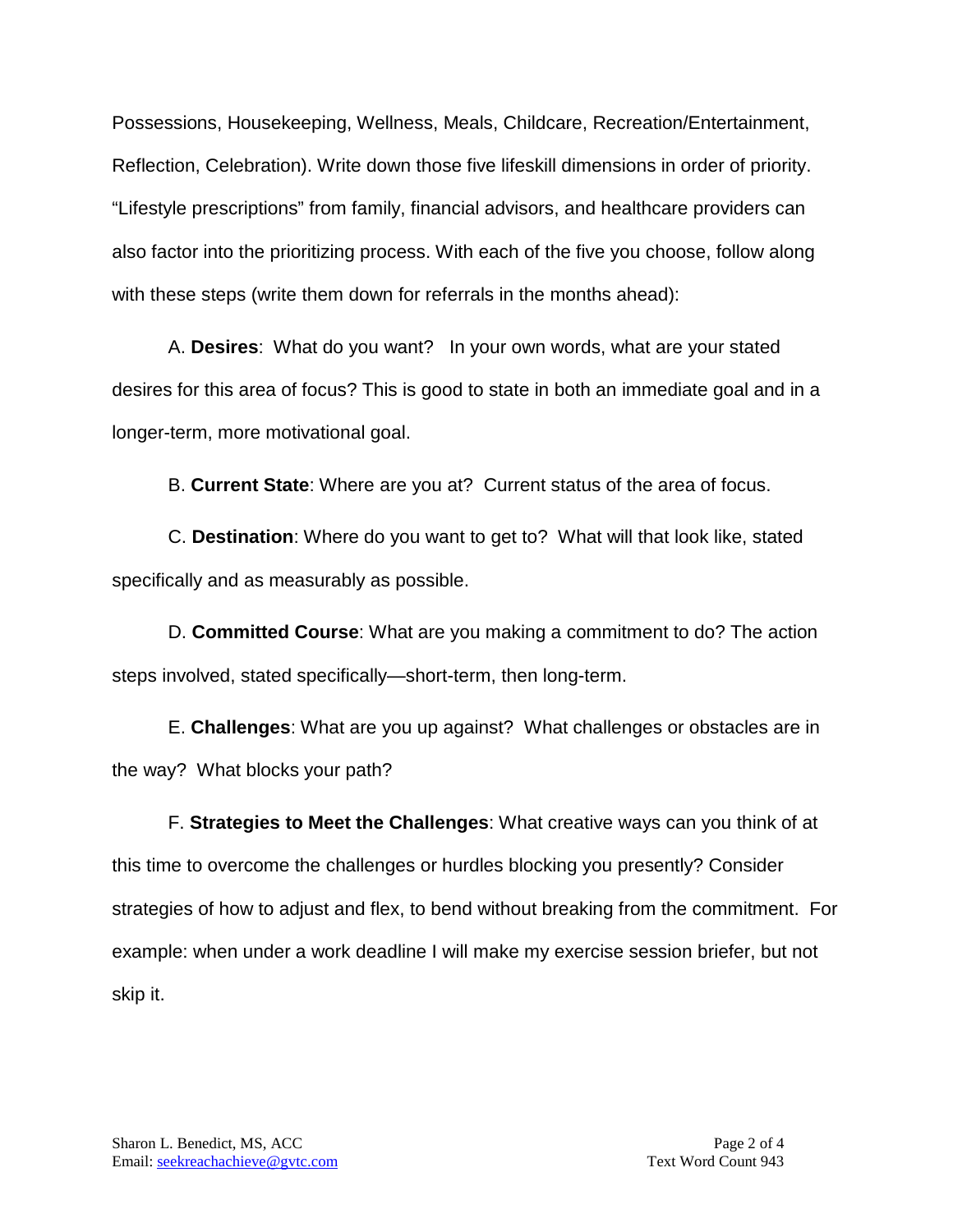*Which one has the lowest life satisfaction score for you?* Are you ready to change that score within the next 30 days? Take one action this week to begin that change. Ask your spouse or close friend to help you stay accountable to your commitment.

At the end of 30 days, look at where you are and how you feel about that lifeskill at that moment, compared with 30 days ago. At six months do the same. If you are experiencing sustained change in that lifeskill, during the next six months choose the next lowest satisfaction lifeskill you want to work on. Follow up on each of the five lifeskills in the same manner. At the end of each six month to one year, look at how these changes have impacted your core values and relationships. I bet you will experience some significant discoveries about yourself, and certain relationships that do and do not support your core values. You may find yourself spending more time with people who do and less with those who don't. You may also begin to see your everyday life as more fulfilling, cohesive, directional, and peaceful.

The changes you are making with each lifeskill, with the help of your spouse or friend, demonstrates the essential third area, *Actions & Sources of Support*, you are committed to travel not just in the year ahead but throughout your life. *Who do you want to go on this journey with you, to help you take action and stay motivated along the way?* Next to each of the five prioritized lifeskill, specifically state who and what are your sources of support, encouragement, and accountability as you follow your life plan into new territory?

When you choose that friend to journey with you, remember to show gratitude to the one you have entrusted to help you stay the course to the life you always have